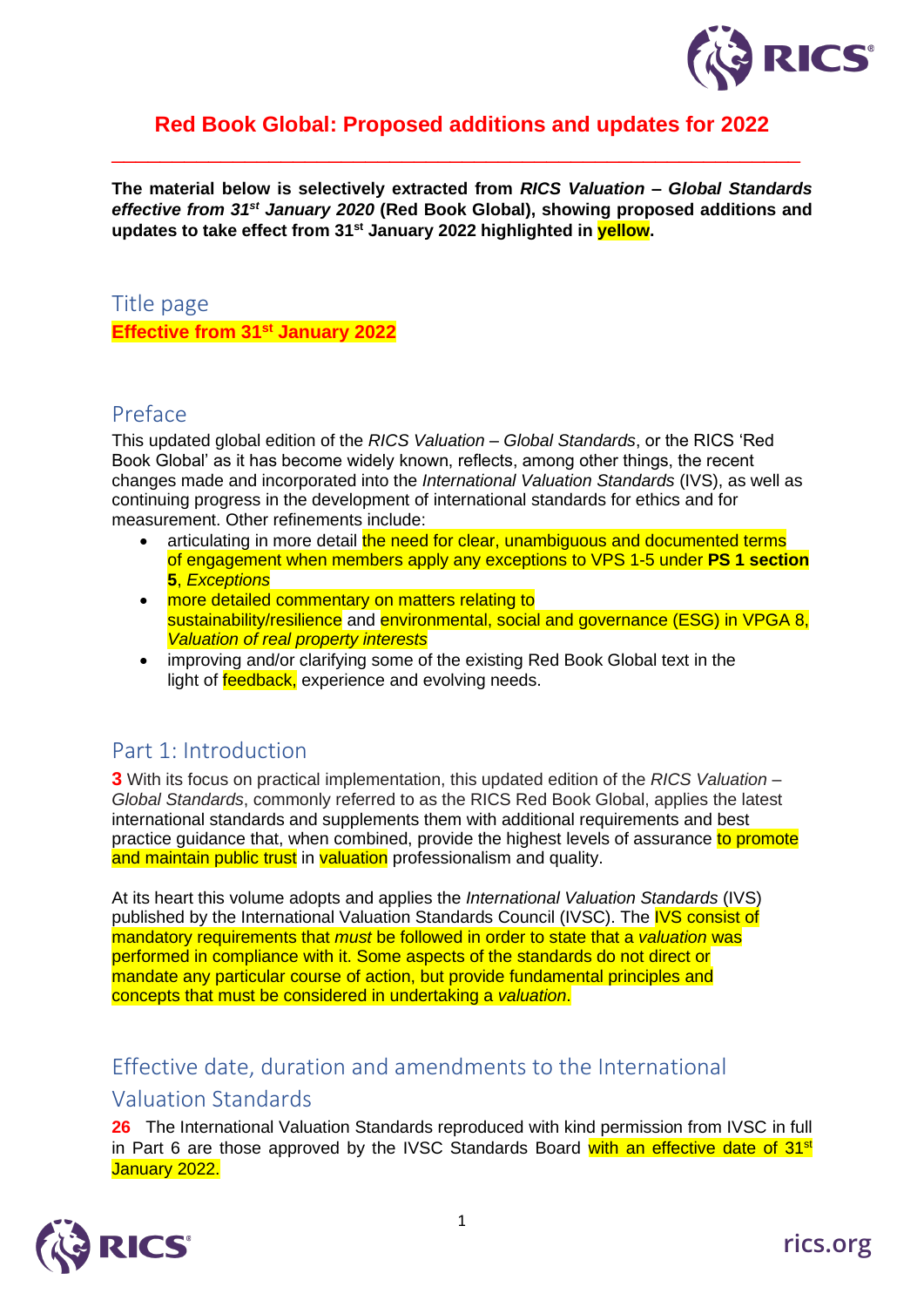

## Part 2: Glossary

**basis of value** – A statement of the fundamental measurement *assumptions* of a *valuation*. In some jurisdictions, the basis of value is also known as the 'standard of value'.

**environmental, social and governance (ESG)** – The criteria that together establish the framework for assessing the impact of the sustainability and ethical practices of a company on its financial performance and operations. ESG comprises three pillars: environmental, social and governance, all of which collectively contribute to effective performance, with positive benefits for the wider markets, society and world as a whole. Although ESG principally refers to companies and investors, ESG-related factors are also used to describe the characteristics and, where relevant, operation of individual assets. It is used throughout these standards in this context.

**sustainability** – *Sustainability* is, for the purpose of these standards, taken to mean the consideration of matters such as (but not restricted to) environment and climate change, health and well-being, and personal and corporate responsibility that can or do impact on the *valuation* of an asset. In broad terms, it is a desire to carry out activities without depleting resources or having harmful impacts.

There is as yet no universally recognised and globally adopted definition of '*sustainability*'. Therefore, *members* should exercise caution over the use of the term without additional appropriate explanation. In some jurisdictions, the term 'resilience' is being adopted to replace the term 'sustainability' when related to property assets.

Sustainability may also be a factor in environmental, social and governance (ESG) considerations.

# PS 1 Compliance with standards where a written valuation is provided

4 Compliance with jurisdictional or other valuation standards

**4.6** Departures from the IVS to comply with legislative and regulatory requirements that are in conflict with the standards are allowed. In such circumstances, a valuer may still state that the valuation has been performed in accordance with the IVS.

## VPS 1–5 exceptions

**5.5** The circumstances in which valuers are instructed to provide valuation reports and advice vary widely and may, in some cases, take several years to reach a conclusion. During this time, the instruction may be significantly amended – resulting in an instruction that began as an 'exception' ceasing to be so. Valuers should always focus on the actual task in hand at a specific point in the valuation process. If a valuer's role changes during this process, it is imperative that their actions are transparent, the application of Red Book Global at any given point in time is fully documented and the client is made aware of any change to the valuer's role or undertaking.

**5.6** Even though the content of VPS 1 may not be mandatory in 'exception' cases, it cannot be too strongly emphasised that terms of engagement are still required and that they must be clear, unambiguous and appropriately documented (PS 2 section 7 paragraphs 7.3

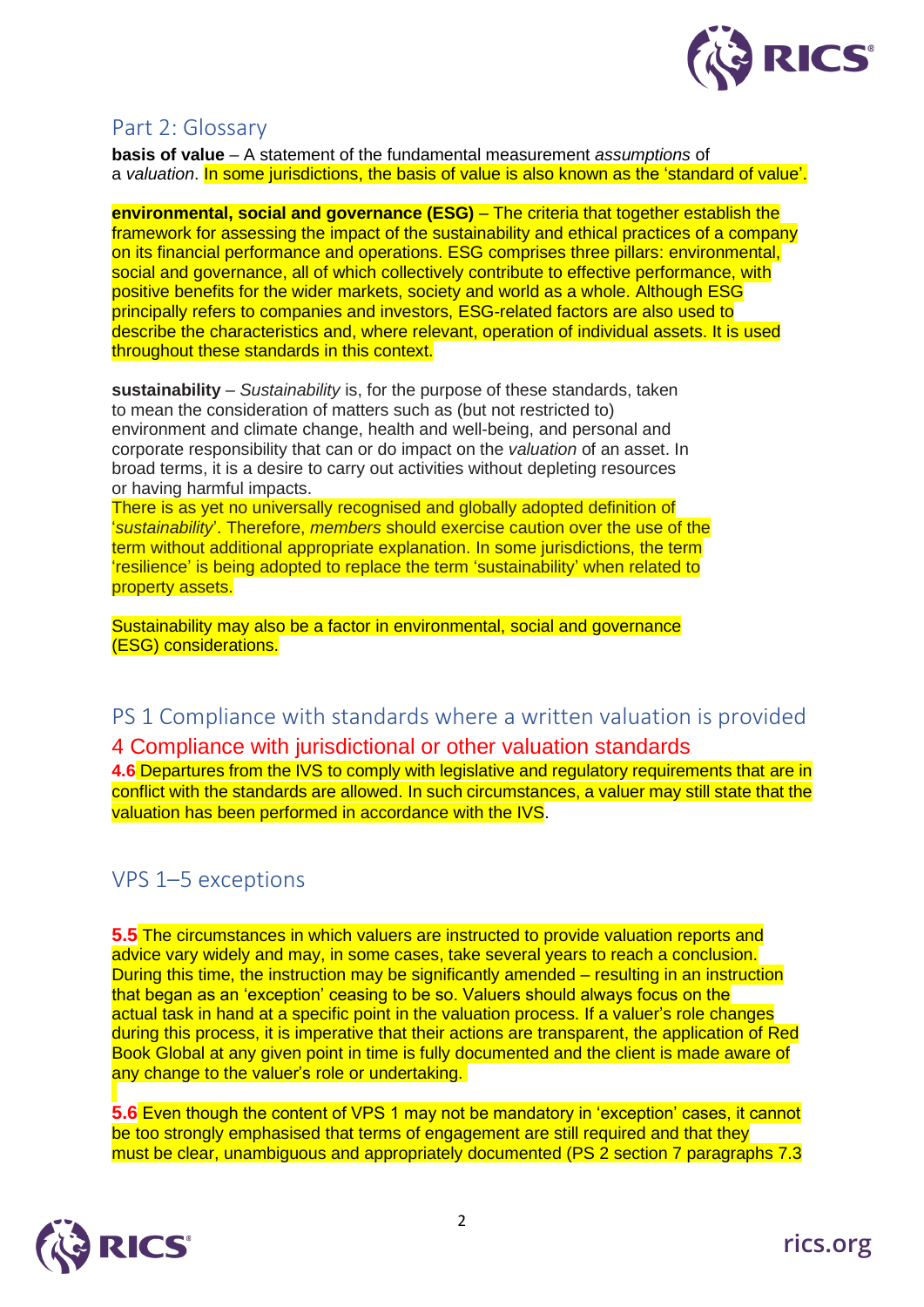

and 7.4). This is as much in the interests of the valuer as of the client, as it ensures that there is no ambiguity about what is being requested and what is being supplied. **5.7** Terms such as 'quasi–Red Book' or 'partial Red Book' – or even 'non-Red Book' – must not be used in terms of engagement or reporting. Any appropriate exceptions to VPS 1–5 should be explicitly stated and explained in the terms of engagement and valuation report.

#### 6 Departures

**6.5** The circumstances in which a valuer can make a departure from the IVS are as described in Section 60 of the IVS Framework.

## PS 2 Ethics, competency, objectivity, and disclosures

#### 2. Member qualification

**2.1** Members and firms must ensure that services are provided by competent individuals who have the necessary expertise. The test of whether an individual is appropriately qualified to accept responsibility for, or supervise the inputs into, a *valuation* involves satisfying the following criteria:

## VPS 2 Inspection

**1.5** VPGA 8 provides detailed commentary on matters evident or to be considered during inspection of real estate, including those matters that fall within the general heading of 'sustainability and ESG matters'. Such factors are commonly important in terms of market and societal perception and influence, and valuers should have proper regard to their relevance and significance in relation to individual valuation assignments.

**2.3** The valuer must obtain from the client information of current or anticipated changes in rental and other relevant income from investment properties, and any material changes to the non-physical attributes of each property, such as other lease terms, planning consents, statutory notices and so on. The valuer must also consider whether any sustainability and **ESG** factors that affect the valuation are likely to have altered.

**3.3** Valuers should collect and record appropriate and sufficient sustainability and ESG data for the valuation assignment.

## VPS 3 Reporting

**2.2 (I) 3** In the case of assets or liabilities that are interests in real estate, attention is drawn to VPS 2 paragraph 1.5 and the fact that, wherever appropriate, the relevance and significance of sustainability and ESG matters should form an integral part of the valuation approach and reasoning supporting the reported figure.

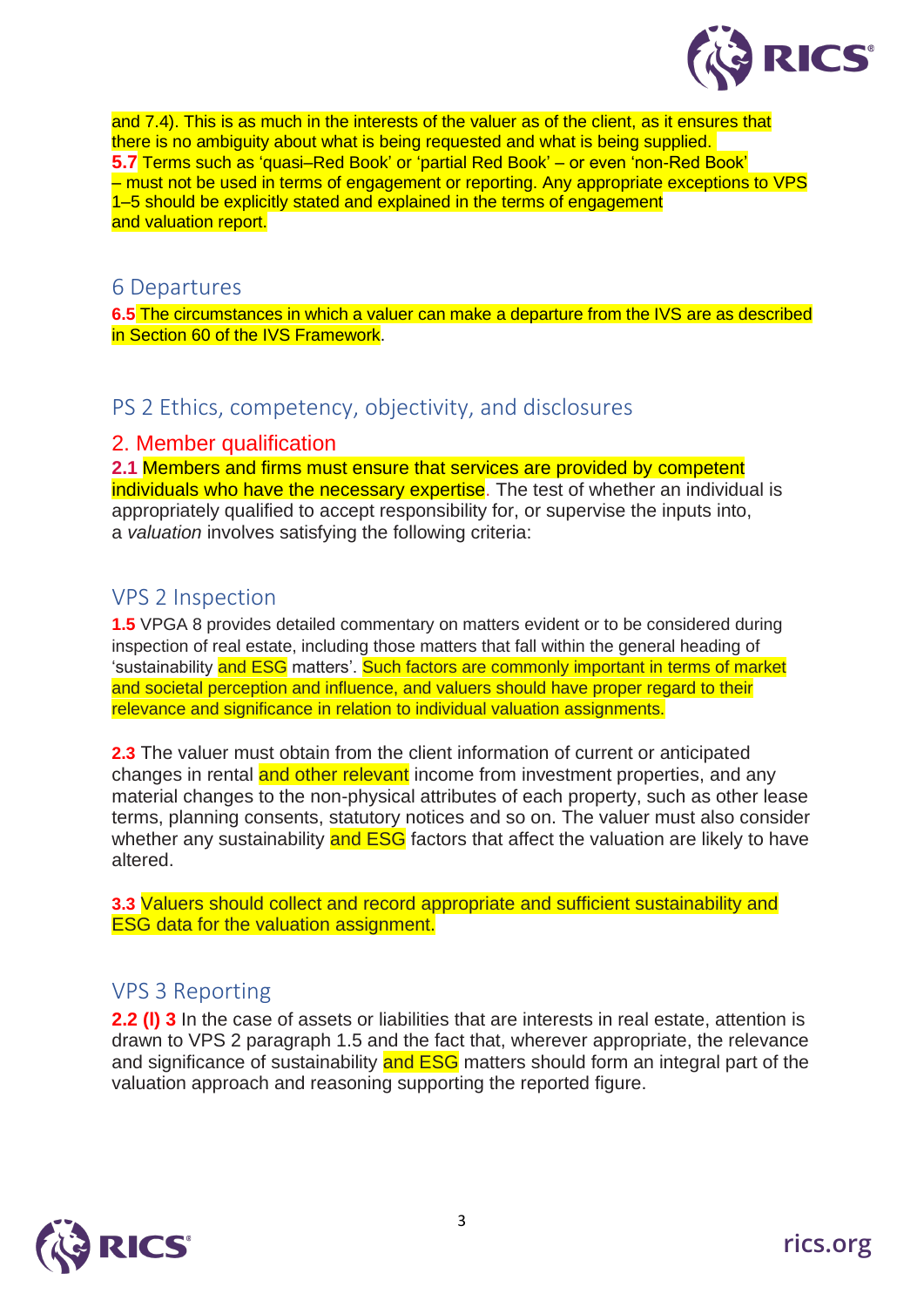

## VPS 4 Bases of value, assumptions and special assumptions

#### 1. Bases of value

**The valuer must ensure that the** *basis of value* **adopted is appropriate for, and consist ent with, the purpose of the** *valuation***.**

**If one of the** *bases of value* **defined in these global standards (including IVS-defined bases) is used, then it should be applied in accordance with the relevant definition and guidance, including the adoption of any** *assumptions* **or** *special assumptions* **that are appropriate.**

**If a** *basis of value* **not defined in these global standards (including IVS-defined bases) is used, it must be clearly defined and stated in the report, which must also draw attention to the fact that it is a departure if use of the basis in the particular valuation assignment is voluntary and not mandatory.**

**A valuer can only depart from the IVS as described in section 60 of the IVS Framework**.

## Part 5: Valuation applications **Introduction**

Members are expressly reminded that the IVS include the following IVS Asset Standards, the full text of which is reproduced in Part 6 of these global standards:

- IVS 200 Businesses and Business Interests
- IVS 210 Intangible Assets
- IVS 220 Non-Financial Liabilities
- IVS 230 Inventory
- IVS 300 Plant and Equipment
- IVS 400 Real Property Interests
- IVS 410 Development Property
- IVS 500 Financial Instruments

## VPGA 1: Valuation for inclusion in financial statements

**2.2** In March 2021, the International Accounting Standards Board published the exposure draft *Disclosure Requirements in IFRS Standards—A Pilot Approach*. The exposure draft sets out a proposed new approach to developing and drafting disclosure requirements in IFRS standards, as well as new disclosure requirements for IFRS 13 *Fair Value Measurement*.

From the valuation community perspective, the most noteworthy potential change is the expectation or requirement that information will be provided to clients as a matter of course on what are described as 'reasonably possible alternative fair value measurements', to reflect the uncertainty that may exist regarding any significant inputs used to determine fair value.

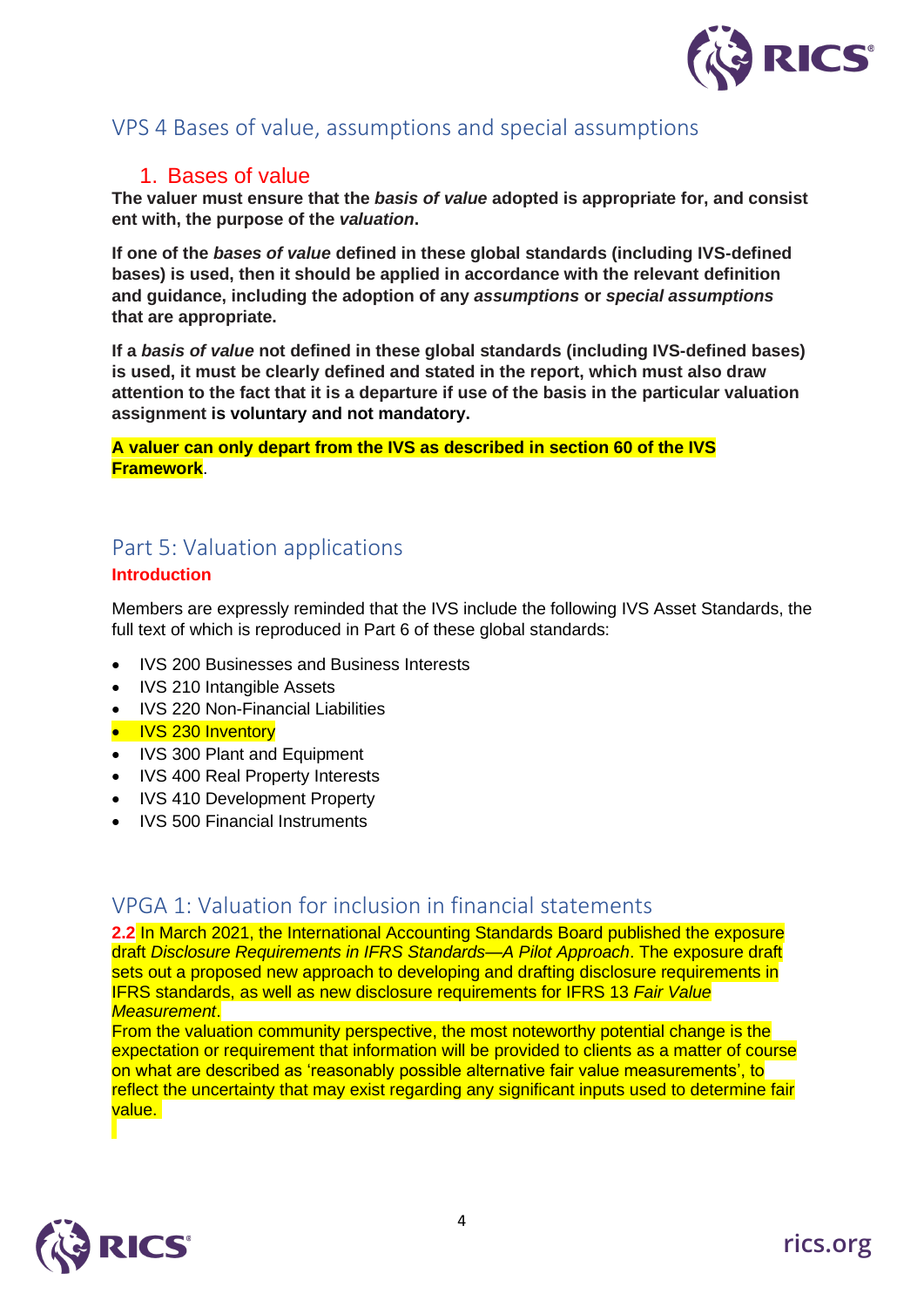

**2.3** IFRS 16 *Leases*, introduced in 2016, sets out the principles for the recognition, measurement, presentation and disclosure of leases. IFRS 16 is effective for annual reporting periods beginning on or after 1 January 2019, with earlier application permitted. IFRS 16 introduces a single lessee accounting model and requires a lessee to recognise assets and liabilities for all leases with a term of more than 12 months, unless the underlying asset is of low value. A lessee is required to recognise a right-of-use asset representing its right to use the underlying leased asset and a lease liability representing its obligation to make lease payments.

## VPGA 2 Secured lending

**6.1** Sustainability and ESG factors (see VPGA 8) can be a significant market influence and valuations for secured lending should always have appropriate regard to their relevance to the particular assignment.

**6.2 (b) (i)** Additional report contents should include: ...comment on maintainability of income over the life of the loan (and any risks to the maintainability of income), with particular reference to lease breaks or determinations and anticipated market trends – this may well need to be considered in a broader sustainability and ESG context, such as potential future cost liabilities related to meeting regulatory and investor requirements...

## VPGA 4 Individual trade related properties

#### 1. Background

**1.1** Certain trade related properties are valued using the profits method (also known as the *income approach*) of *valuation*. The guidance below sets out the principles of this method of valuation but does not concern itself with the detailed approach to a *valuation*, which may vary according to the property to be valued.

**1.2** This VPGA relates only to the *valuation* of an individual property that is valued on the basis of trading potential. **IVS 230 Inventory** focuses on the valuation of physical goods that are not real property and which will be used in future production processes (i.e. raw materials, parts, supplies, goods used in the production process and goods awaiting sale).

**1.4** Other types of properties, such as car parks, garden centres, caravan parks and crematoria, fulfil the requirements at 1.3 and are valued in some jurisdictions with reference to trading potential using a profits approach. This list is not intended to be exhaustive. A further subset of properties includes those where the adaptation in use or restraint on flexibility is less marked, but a valuation based on an income approach, including many aspects of this VPGA, may still be regarded as the best indicator of value. A non-exhaustive list of examples includes self-storage, flexible workspace, purpose-built investment student housing and data centres. The choice of method will be a matter for valuer judgment having regard to the specific type, form and use of the property and market circumstances prevailing, and evolving, at the time.

# VPGA 8 Valuation of real property interests

This guidance provides additional commentary on certain specific topics and issues that arise in relation to the valuation of real estate, and is supplemental to IVS 400 Real Property Interests, IVS 410 Development Property and VPS 2. It expressly covers

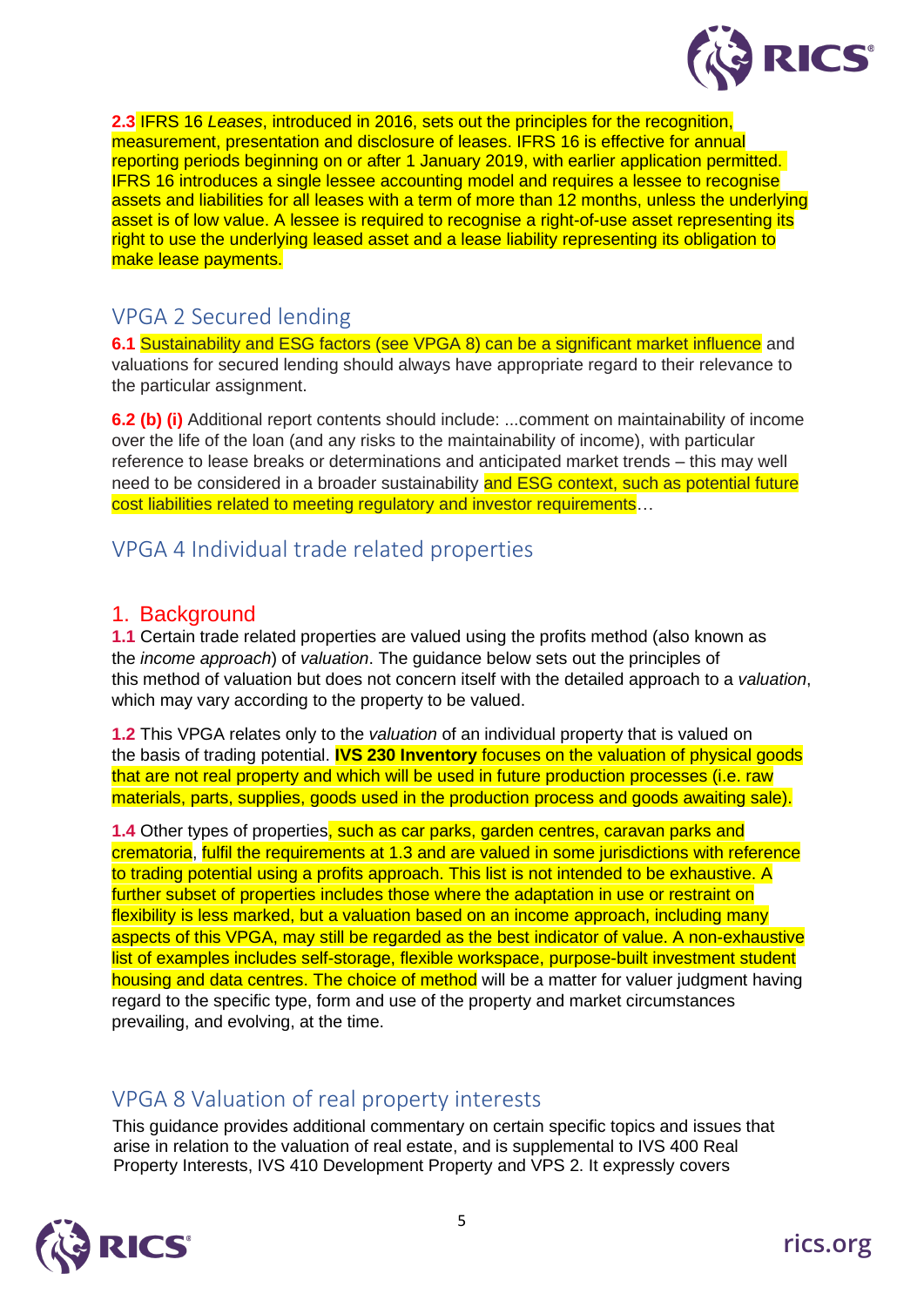

inspections and investigations, and includes important material on sustainability and **ESG** issues, which can be a market influence in relation to real estate.

**1.3 (c)** where relevant, information on any substantial outgoings and running costs, and the level of recovery from the occupier – energy efficiency and carbon emissions may be among a number of relevant factors when considering sustainability and ESG issues (see below)

**2.6** Sustainability and environmental, social and governance (ESG) - Potential or actual constraints on the enjoyment and use of property caused by **ESG** issues may result from natural causes (such as flooding, severe storms and wildfires), from non-natural causes (such as contamination) or sometimes from a combination of the two (such as subsidence resulting from the historic extraction of minerals). Despite the considerable diversity of circumstances, the key question is always the extent to which the factors identified affect value. Particular care should be taken when assessing or commenting on **ESG** factors, as valuers may not have the specialist knowledge and experience required. In appropriate cases, the valuer may recommend making further enquiries and/or obtaining further specialist or expert advice in respect of these matters.

The following paragraphs consider the matter in more detail.

#### a) Natural environmental constraints

i. Some property will be affected by environmental factors that are an inherent feature either of the property itself or of the surrounding area, and which have an impact on the value of the property interest. Examples include ground instability issues (such as swelling and shrinking clay, subsidence consequent on historic or current mineral extraction, etc.) and the risk of flooding from any mechanism. Resilience protection measures may alleviate the impact of the factor.

ii. Although detailed commentary on both the risks and the effects may be outside the realm of the valuer's direct knowledge and expertise, the presence, or potential presence, of these factors is something that can often be established in the course of a valuation inspection through normal enquiries or by local knowledge. Use of the relevant Property Observation Checklist from appendices A to C of the RICS guidance note *Environmental risks and global real estate*, 1st edition (2018), may be of assistance when undertaking inspections. It is not just the risk of a particular event occurring that needs to be considered, but also the various consequences. For example, if the property has suffered a recent event such as flooding this may affect the availability of insurance cover, which, if material, should be reflected in the valuation.

iii. The valuer should be careful to state the limits that will apply to the extent of the investigations and the assumptions that will be made in relation to environmental matters, and should state any sources of information relied upon.

#### b) Non-natural constraints (contamination and hazardous substances)

i. A valuer may not be competent to advise on the nature or risks of contamination or hazardous substances, or on any costs involved with their removal. However, a valuer who has prior knowledge of the locality and experience of the type of property being valued can reasonably be expected to comment on the potential that may exist for contamination and the impact that this could have on value and marketability.

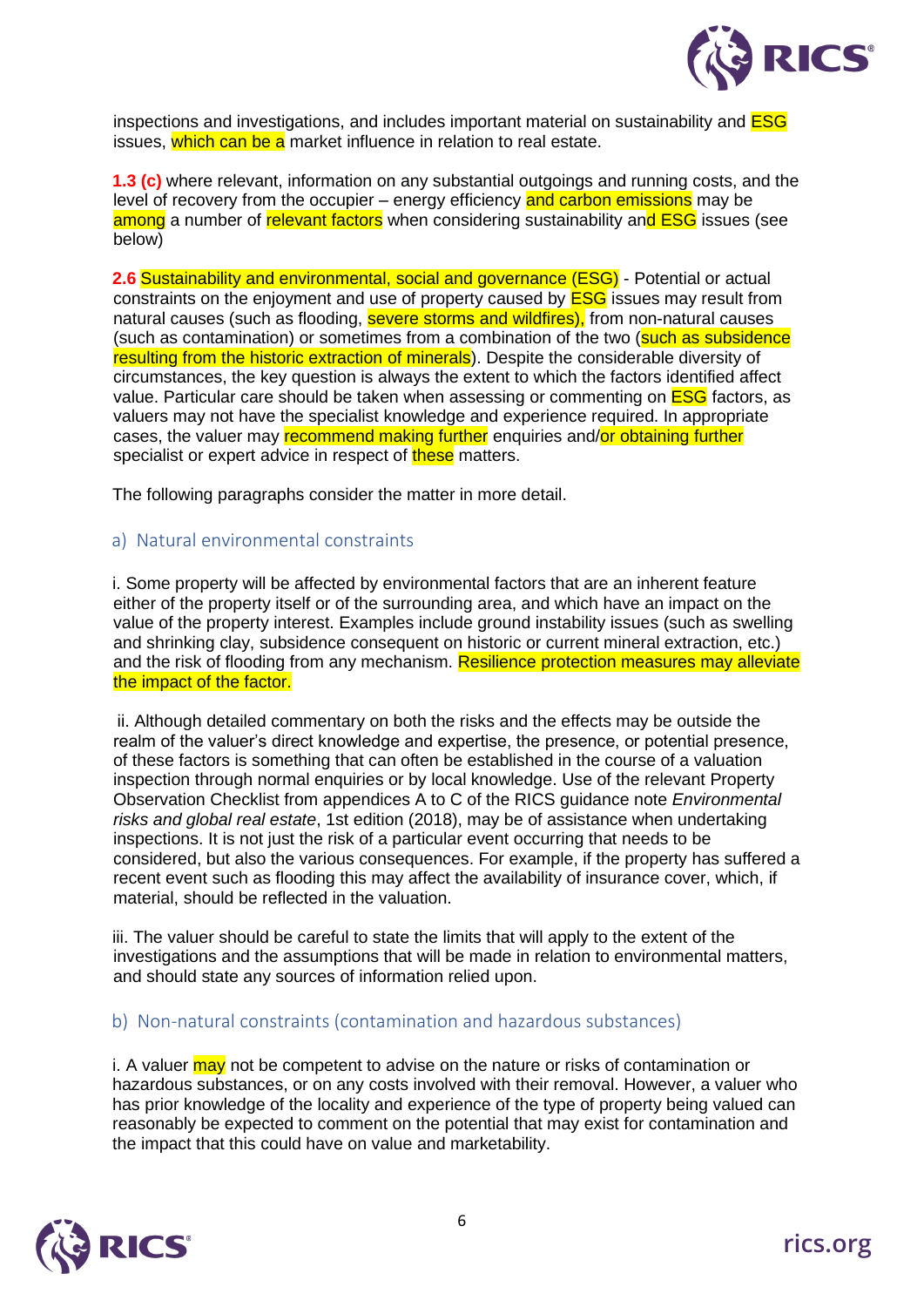

ii. The nature and risks may of course be directly attributable to the use of the property itself. For example, a number of businesses depend on activities that involve the use of hazardous substances or operate waste management activities that may be regarded as a nuisance by third parties. Although detailed commentary on such effects may be outside the realm of the valuer's expertise, their presence, or potential presence, is something that can often be established in the course of a valuation inspection through normal enquiries or by local knowledge.

iii. The valuer should state the limits on the investigations that will be undertaken and state any sources of information or assumptions that will be relied on. Any historic or existing use matters observed can again be recorded on the relevant Property Observation Checklist from appendices A to C of the RICS guidance note Environmental risks and global real estate, 1st edition (2018).

#### c) Sustainability and  $ESG -$  assessing the implications for value

i. While not a term that has a universally recognised definition yet (see the RICS glossary in Part 2), in a valuation context sustainability encompasses a wide range of physical, social, environmental and economic factors that can affect value and of which valuers should be aware.

ii. The range of issues includes, but is not limited to, key **physical** risks such as flooding, heat, wildfires and severe storms, and transitional risks such as energy efficiency, carbon emissions and climate *impact*. The impact of these risks can be influenced by current and historic land use as well as matters of design, configuration, accessibility, legislation, management and fiscal considerations. Sustainability matters can impact occupier preferences and purchaser behaviour, and may also be a consideration for investors, secured lenders, insurers and public bodies.

iii. The pace at which sustainability and ESG is feeding directly or indirectly into value has jurisdictional variations. In order to respond appropriately as markets change, valuers should continuously seek to enhance their knowledge. The role of valuers is to assess value in the light of evidence normally obtained through analysis of comparable transactions. While valuers should reflect markets, not lead them, they should be aware of sustainability features and the implications these could have on property values in the short, medium and longer term. The issues may extend to:

- ESG matters (see above) including, where applicable, climate change and resilience to climate change
- configuration and design including use of materials and concepts increasingly associated with 'wellness'
- accessibility and adaptability, including access and use by those with disabilities
- carbon emissions, energy efficiency, building 'intelligence' and other 'costs in use'
- fiscal considerations.

iv. Valuers are actively encouraged to identify and collect sustainability and ESG-related data.

v. Only where existing market evidence would support this, or where in the valuer's judgement market participants would expressly reflect such matters in their bids, should sustainability characteristics directly influence value(s) reported.

vi. Valuers are often asked to provide additional comment and strategic advice. In these cases, the valuer should consult with the client on the use and applicability of sustainability and ESG metrics and benchmarks that are applicable in each case. For example, when

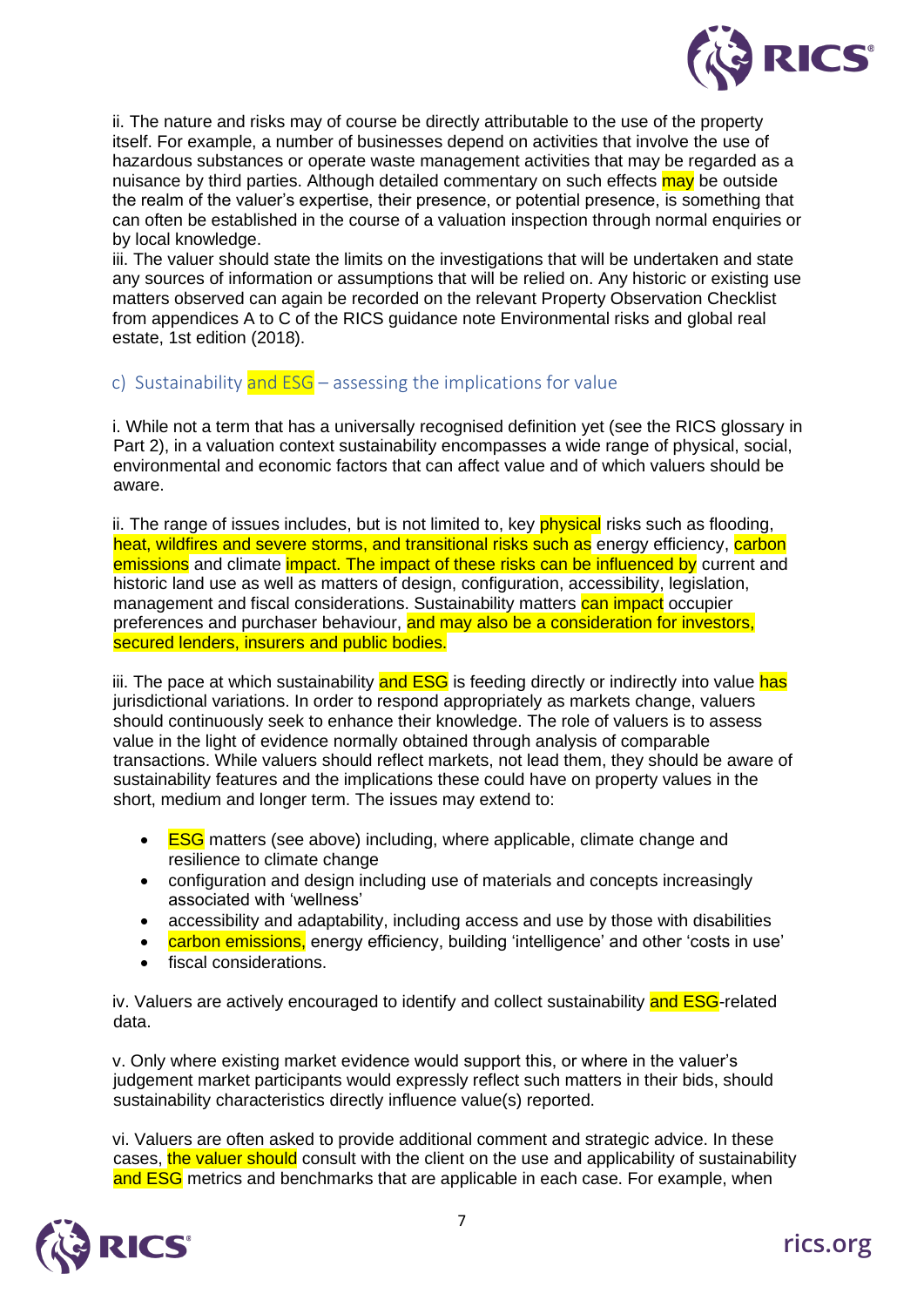

preparing valuations on the basis of investment value or worth, sustainability and **ESG** factors that could influence investment decision-making may properly be incorporated, even though they are not directly evidenced through transactions.

vii. Where appropriate, in order to comply with best practice in reporting, valuers should:

- assess the extent to which the subject property currently meets the sustainability and ESG criteria typically expected within the context of its market standing and arrive at an informed view on the likelihood of these impacting on value, i.e. how a well-informed purchaser would take account of them in making a decision as to offer price
- provide a description of the sustainability-related property characteristics and attributes that have been collected
- provide a statement of their opinion on the relationship between sustainability factors and the resultant valuation, including a comment on the current benefits/risks that are associated with these sustainability characteristics, or the lack of risks, and
- provide an opinion on the potential impact of these benefits and/or risks to relative property values over time.

viii The RICS guidance note *Sustainability and ESG in commercial property valuation and strategic advice*, 3rd edition (2022) provides guidance on the identification, assessment and impact of sustainability and ESG issues for commercial real estate valuations.

## Part 6: International Valuation Standards

The *International Valuation Standards* (IVS) are reproduced in full in this Part, with kind permission from IVSC. Effective from 31<sup>st</sup> January 2022, they are adopted and applied through these RICS Red Book Global Standards, being cross-referenced throughout Parts 3 to 5.

*Members* are reminded that IVSC reserves the right to make further amendments to IVS at any time. Any consequential amendments to this Red Book Global edition will be made in accordance with the arrangements described in paragraph 27 of Part 1: Introduction.

# Summary of main changes to IVS 2020 – effective from 31st January 2022

Core Principles – A list of 'core principles' for standard setting and valuation has been added to the Introduction.

Glossary – The Glossary has been extended.

Framework – Two clauses have been added to explain what is meant by compliance with the standards and when a departure may be made. Other changes indicate that an individual or group of individuals responsible for preparing a valuation must be appropriately qualified, competent and unbiased, and act ethically.

IVS 101 Scope of Work – Valuers preparing valuations for their own employers are now referred to as 'employed valuers'. Valuers preparing valuations for a third-party client are called 'engaged valuers'.